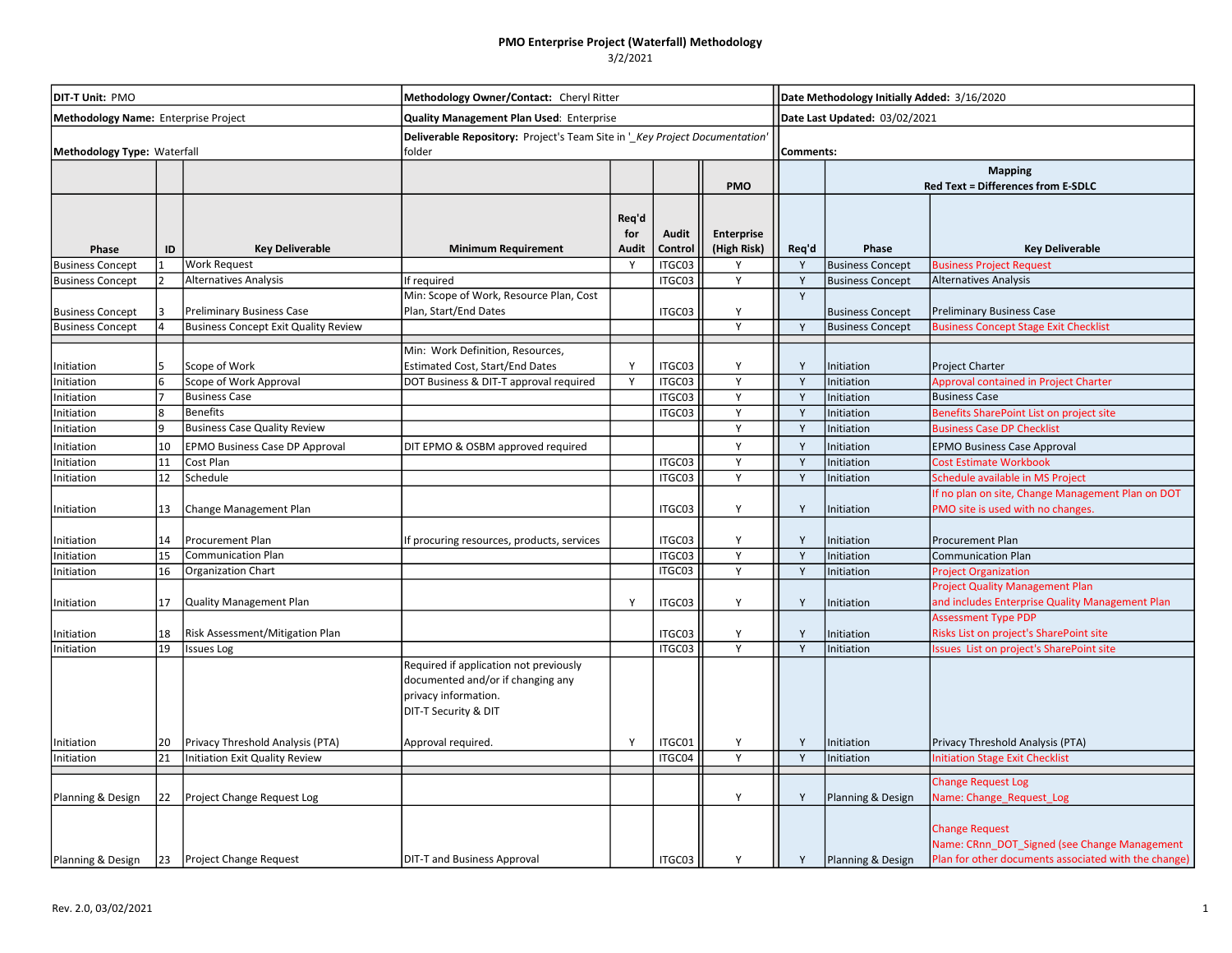# PMO Enterprise Project (Waterfall) Methodology

3/2/2021

|                   |          |                                                                                |                                           |       |                  |                   |        | <b>Mapping</b>    |                                                       |
|-------------------|----------|--------------------------------------------------------------------------------|-------------------------------------------|-------|------------------|-------------------|--------|-------------------|-------------------------------------------------------|
|                   |          |                                                                                |                                           |       |                  | <b>PMO</b>        |        |                   | <b>Red Text = Differences from E-SDLC</b>             |
|                   |          |                                                                                |                                           |       |                  |                   |        |                   |                                                       |
|                   |          |                                                                                |                                           | Req'd |                  |                   |        |                   |                                                       |
|                   |          |                                                                                |                                           | for   | Audit            | <b>Enterprise</b> |        |                   |                                                       |
| Phase             | ID       | <b>Key Deliverable</b>                                                         | <b>Minimum Requirement</b>                | Audit | Control          | (High Risk)       | Req'd  | Phase             | <b>Key Deliverable</b>                                |
| Planning & Design | 24       | Project Change Request Quality Review                                          |                                           |       |                  | Υ                 | Y      | Planning & Design | <b>Change Request Checklist</b>                       |
|                   |          |                                                                                |                                           |       |                  | Y                 |        |                   | <b>EPMO Change Request Approval</b>                   |
| Planning & Design | 25<br>26 | <b>EPMO Change Request DP Approval</b>                                         | EPMO and/or OSBM approval (if required)   |       |                  | Y                 | Y<br>Y | Planning & Design | Name: CRnn_State_Signed                               |
| Planning & Design |          | <b>SAP Cost Exception Report</b>                                               |                                           |       |                  | Y                 | Y      | Planning & Design | <b>SAP Cost Exception Report</b>                      |
| Planning & Design | 27       | Requirements Management Plan                                                   |                                           |       | ITGC03<br>ITGC01 |                   |        | Planning & Design | Requirements Management Plan                          |
|                   |          |                                                                                | Must be approved by Business and other    |       |                  |                   |        |                   |                                                       |
|                   |          |                                                                                | stakeholders, including Architecture,     | Y     | ITGC02<br>ITGC03 | Y                 | Y      |                   |                                                       |
| Planning & Design | 28       | Requirements                                                                   | Security, Infrastructure, etc.            |       |                  |                   |        | Planning & Design | Technology Solution Requirements Document (TSRD)      |
|                   |          |                                                                                | Required on all sizes of work except on   |       | ITGC01           |                   |        |                   |                                                       |
|                   |          |                                                                                | small operational work, this may be       |       | ITGC02           |                   |        |                   |                                                       |
| Planning & Design | 29       | <b>Requirements Approval</b>                                                   | included in Work Definition.              | Y     | ITGC03           | Y<br>Y            | Υ<br>Y | Planning & Design | <b>Approval contained in TSRD</b>                     |
| Planning & Design | 30       | <b>Requirements Traceability Matrix</b>                                        |                                           |       |                  |                   |        | Planning & Design | <b>Requirements Traceability Matrix</b>               |
|                   |          |                                                                                |                                           |       | ITGC01           |                   |        |                   | If required by EPMO, Documents in iServer or          |
| Planning & Design | 132      | Architecture Design                                                            |                                           |       | ITGC02           | Y                 | Υ      | Planning & Design | Technical Architecture System Design (TASD)           |
| Planning & Design | 33       | Architecture DP Quality Review                                                 | If required by EPMO                       |       |                  | Y                 | Y      | Planning & Design | <b>Architecture DP Checklist</b>                      |
|                   |          |                                                                                | If required by EPMO                       |       | ITGC01           |                   |        |                   |                                                       |
| Planning & Design | 34       | <b>EPMO Architecture DP Approval</b>                                           | DIT Architecture Approval required        |       | ITGC02           | Y                 | Y      | Planning & Design | EPMO Architecture DP Approval                         |
| Planning & Design | 35       | Security DP Quality Review                                                     | If required by EPMO                       |       |                  | Y                 | Y      | Planning & Design | <b>Security DP Checklist</b>                          |
|                   |          |                                                                                | If required by EPMO                       |       | ITGC01           |                   |        |                   |                                                       |
| Planning & Design | 36       | <b>EPMO Security DP Approval</b>                                               | <b>DIT Approval Required</b>              |       | ITGC02           | Y                 | Y      | Planning & Design | <b>EPMO Security DP Approval</b>                      |
|                   |          |                                                                                | If required, complete                     |       |                  |                   |        |                   |                                                       |
| Planning & Design | 37       | <b>Architecture Exception Request</b>                                          | <b>DIT Approval Required</b>              |       |                  | Y                 | Υ      | Planning & Design | Architecture Exception Request                        |
|                   |          |                                                                                | If required, complete                     |       |                  |                   |        |                   |                                                       |
| Planning & Design | 38       | <b>NCID Exception Request</b>                                                  | <b>DIT Approval Required</b>              |       | ITGC01           | Y                 | Y      | Planning & Design | <b>NCID Exception Request</b>                         |
|                   |          |                                                                                | If required, complete                     |       |                  |                   |        |                   |                                                       |
| Planning & Design | 39       | Security Exception Request                                                     | <b>DIT Approval Required</b>              |       | ITGC01           | Y                 | Y      | Planning & Design | Security Exception Request                            |
| Planning & Design | 40       | Design Document                                                                |                                           | Y     | ITGC03           | Y                 | Y      | Planning & Design | Design Document                                       |
|                   |          |                                                                                |                                           |       |                  |                   |        |                   |                                                       |
| Planning & Design | 41       | Design Approval                                                                | Business and other stakeholders approvals | Y     | ITGC03           | Y                 | Y      | Planning & Design | <b>Approval contained in Design Document</b>          |
| Planning & Design | 42       | <b>Business Continuity Plan</b>                                                | If required                               |       | ITGC03           | Y                 | Y      | Planning & Design | <b>Business Continuity Plan</b>                       |
| Planning & Design | 43       | Disaster Recovery Plan                                                         | If required                               |       | ITGC03           | Y                 | Y      | Planning & Design | Disaster Recovery Plan                                |
| Planning & Design | 44       | <b>Training Plan</b>                                                           | If required                               |       | ITGC03           | Y<br>Y            | Y<br>Y | Planning & Design | <b>Training Plan</b>                                  |
| Planning & Design | 45       | <b>Test Plan</b>                                                               |                                           |       |                  | Y                 | Y      | Planning & Design | <b>Test Plan</b>                                      |
| Planning & Design | 46       | Acceptance Process and Criteria                                                |                                           |       | ITGC03           |                   |        | Planning & Design | <b>Acceptance Process and Criteria</b>                |
|                   |          |                                                                                | Must be approved by Business and other    |       |                  |                   |        |                   | Approval contained in Acceptance Process and Criteria |
| Planning & Design | 47       | Acceptance Process and Criteria Approval                                       | stakeholders                              |       | ITGC03           | Y                 | Υ      | Planning & Design | document                                              |
|                   |          |                                                                                | Required if there are changes to the      |       |                  |                   |        |                   |                                                       |
| Planning & Design | 48       | Operational Level Agreement (OLA)                                              | current OLA.                              |       | ITGC04           | Y                 | Υ      | Planning & Design | Operational Level Agreement (OLA)                     |
|                   |          |                                                                                | If required                               |       |                  |                   |        |                   |                                                       |
| Planning & Design | 49       | Operational Level Agreement (OLA) Approval Must be approved by IT Stakeholders |                                           |       | ITGC04           | Υ                 | Y      | Planning & Design | <b>Approval contained in OLA</b>                      |
| Planning & Design | 50       | Business Approval to Exit P&D                                                  |                                           |       | ITGC03           | Υ                 | Y      | Planning & Design | <b>Business Approval to Exit P&amp;D</b>              |
| Planning & Design | 51       | P&D Exit Quality Review                                                        |                                           |       | ITGC04           | Y                 | Y      | Planning & Design | <b>P&amp;D Stage Exit Checklist</b>                   |
| Planning & Design |          | If RFP required, deliverables below:                                           |                                           |       |                  |                   |        | Planning & Design | If RFP required, deliverables below:                  |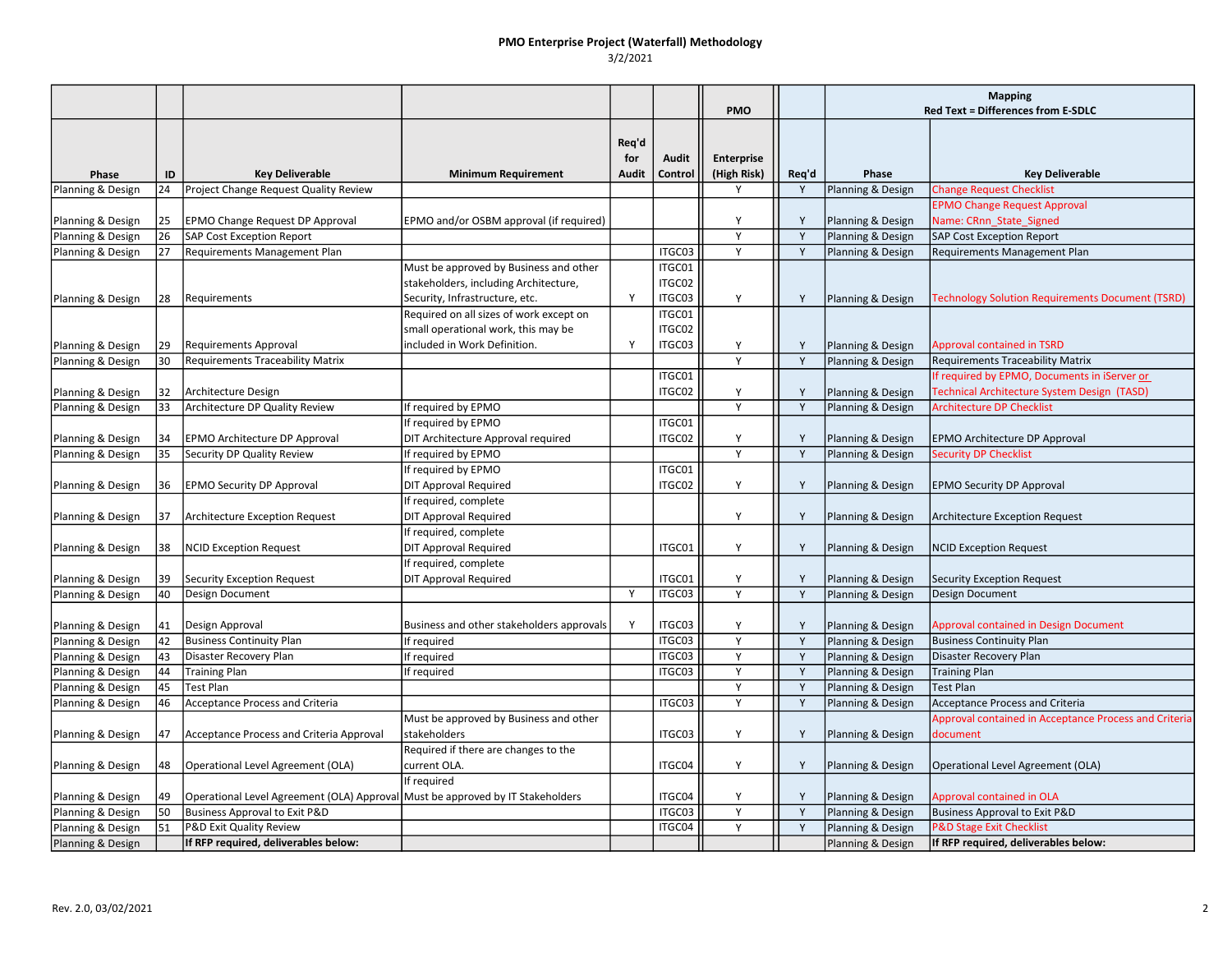### PMO Enterprise Project (Waterfall) Methodology 3/2/2021

|                   |    |                                        |                                           |                       |                  | <b>PMO</b>                       |                | <b>Mapping</b><br>Red Text = Differences from E-SDLC |                                                    |
|-------------------|----|----------------------------------------|-------------------------------------------|-----------------------|------------------|----------------------------------|----------------|------------------------------------------------------|----------------------------------------------------|
| Phase             | ID | <b>Key Deliverable</b>                 | <b>Minimum Requirement</b>                | Req'd<br>for<br>Audit | Audit<br>Control | <b>Enterprise</b><br>(High Risk) | Req'd          | Phase                                                | <b>Key Deliverable</b>                             |
| Planning & Design | 52 | RFP Request for Commodity/Service Form |                                           |                       | ITGC04           | Y                                | Y              | Planning & Design                                    | RFP Request for Commodity/Service Form             |
| Planning & Design | 53 | RFP Disaster Recovery Assessment       |                                           |                       | ITGC04           | Y                                | Y              | Planning & Design                                    | RFP Disaster Recovery Assessment                   |
| Planning & Design | 54 | <b>RFP Sourcing Exception Request</b>  | If required for the RFP                   |                       | ITGC04           | $\overline{Y}$                   | $\overline{Y}$ | Planning & Design                                    | <b>RFP Sourcing Exception Request</b>              |
| Planning & Design | 55 | <b>RFP Hosting Exception Request</b>   | If required for the RFP                   |                       | ITGC04           | Y                                | Y              | Planning & Design                                    | RFP Hosting Exception Request                      |
|                   |    |                                        |                                           |                       | ITGC03           |                                  |                |                                                      |                                                    |
| Planning & Design | 56 | <b>RFP and Attachments</b>             |                                           |                       | ITGC04           | Y                                | Y              | Planning & Design                                    | <b>RFP and Attachments</b>                         |
|                   |    |                                        |                                           |                       | ITGC03           |                                  |                |                                                      |                                                    |
| Planning & Design | 57 | RFP Proposal Evaluation Plan           |                                           |                       | ITGC04           | Y                                | Y              | Planning & Design                                    | RFP Proposal Evaluation Plan                       |
| Planning & Design | 58 | <b>RFP Content Submission</b>          |                                           |                       |                  | Y                                | Y              | Planning & Design                                    | <b>RFP Content Submission</b>                      |
|                   |    |                                        |                                           |                       | ITGC03           |                                  |                |                                                      |                                                    |
| Planning & Design | 59 | RFP Individual Evaluation Workbooks    |                                           |                       | ITGC04           | Y                                | Υ              | Planning & Design                                    | RFP Individual Evaluation Workbooks                |
|                   |    | RFP Oral Presentation/Demonstration    |                                           |                       | ITGC03           |                                  |                |                                                      |                                                    |
| Planning & Design | 60 | Guide                                  |                                           |                       | ITGC04           | Υ                                | Y              | Planning & Design                                    | RFP Oral Presentation/Demonstration Guide          |
| Planning & Design | 61 | RFP Consensus Evaluation Workbook      |                                           |                       | ITGC03           | Y                                | Y              | Planning & Design                                    | RFP Consensus Evaluation Workbook                  |
|                   |    | RFP Evaluation Report with Award       |                                           |                       | ITGC03           |                                  |                |                                                      | RFP Evaluation Report with Award                   |
| Planning & Design | 62 | Recommendation                         |                                           |                       | ITGC04           | Y                                | Y              | Planning & Design                                    | Recommendation                                     |
|                   |    |                                        | Business and other stakeholders approvals |                       | ITGC03           |                                  |                |                                                      |                                                    |
| Planning & Design | 63 | RFP Evaluation Report Approvals        | required.                                 |                       | ITGC04           | Y                                | Y              | Planning & Design                                    | <b>RFP Evaluation Report Approvals</b>             |
| Planning & Design | 64 | <b>RFP CIO Presentation</b>            |                                           |                       |                  | Y                                | Y              | Planning & Design                                    | <b>RFP CIO Presentation</b>                        |
| Planning & Design | 65 | RFP Evaluation Review Checklist        |                                           |                       |                  | Y                                | Y              | Planning & Design                                    | <b>RFP Evaluation Review Checklist</b>             |
| Planning & Design | 66 | EPMO RFP Review DP Approval            | <b>DPMO Approval Required</b>             |                       |                  | Y                                | Y              | Planning & Design                                    | EPMO RFP Review DP Approval                        |
|                   |    | <b>EPMO Contract Award Review DP</b>   |                                           |                       |                  |                                  |                |                                                      |                                                    |
| Planning & Design | 67 | Approval                               | DPMO Approval Required                    |                       |                  | Y                                | Y              | Planning & Design                                    | EPMO Contract Award Review DP Approval             |
|                   |    | If Invitation for Bid (IFB) required,  |                                           |                       |                  |                                  |                |                                                      | If Invitation for Bid (IFB) required, deliverables |
| Planning & Design |    | deliverables below:                    |                                           |                       |                  |                                  |                | Planning & Design                                    | below:                                             |
|                   |    |                                        |                                           |                       | ITGC03           |                                  |                |                                                      |                                                    |
| Planning & Design | 68 | IFB Request for Commodity/Service Form |                                           |                       | ITGC04           | Y                                | Y              | Planning & Design                                    | IFB Request for Commodity/Service Form             |
|                   |    |                                        |                                           |                       | ITGC03           |                                  |                |                                                      |                                                    |
| Planning & Design | 69 | IFB Disaster Recovery Assessment       | If required for IFB                       |                       | ITGC04           | Y                                | Y              | Planning & Design                                    | IFB Disaster Recovery Assessment                   |
| Planning & Design | 70 | IFB Sourcing Exception Request         | If required for IFB                       |                       | ITGC04           | Y                                | Y              | Planning & Design                                    | <b>IFB Sourcing Exception Request</b>              |
| Planning & Design | 71 | <b>IFB Hosting Exception Request</b>   | If required for IFB                       |                       | ITGC04           | Y                                | Y              | Planning & Design                                    | IFB Hosting Exception Request                      |
|                   |    |                                        |                                           |                       | ITGC03           |                                  |                |                                                      |                                                    |
| Planning & Design | 72 | IFB and Attachments                    |                                           |                       | ITGC04           | Y                                | Υ              | Planning & Design                                    | <b>IFB and Attachments</b>                         |
|                   |    |                                        |                                           |                       | ITGC03           |                                  |                |                                                      |                                                    |
| Planning & Design | 73 | <b>IFB Statement of Work</b>           | May be required for Extensive Services    |                       | ITGC04           | Y                                | Υ              | Planning & Design                                    | <b>IFB Statement of Work</b>                       |
| Planning & Design | 74 | <b>IFB Bid Review Checklist</b>        |                                           |                       |                  | Y                                | Y              | Planning & Design                                    | <b>IFB Bid Review Checklist</b>                    |
|                   |    |                                        | Business and other stakeholders approvals |                       |                  |                                  |                |                                                      |                                                    |
| Planning & Design | 75 | <b>IFB Award Approval</b>              | required.                                 |                       | ITGC04           | Y                                | Y              | Planning & Design                                    | <b>IFB Award Approval</b>                          |
|                   |    | IF Request for Quote (RFQ) required,   |                                           |                       |                  |                                  |                |                                                      | IF Request for Quote (RFQ) required, deliverables  |
| Planning & Design |    | deliverables below:                    |                                           |                       |                  |                                  |                | Planning & Design                                    | below:                                             |
|                   |    |                                        |                                           |                       | ITGC03           |                                  |                |                                                      |                                                    |
| Planning & Design | 76 | RFQ Request for Commodity/Service Form |                                           |                       | ITGC04           | Y                                | Y              | Planning & Design                                    | RFQ Request for Commodity/Service Form             |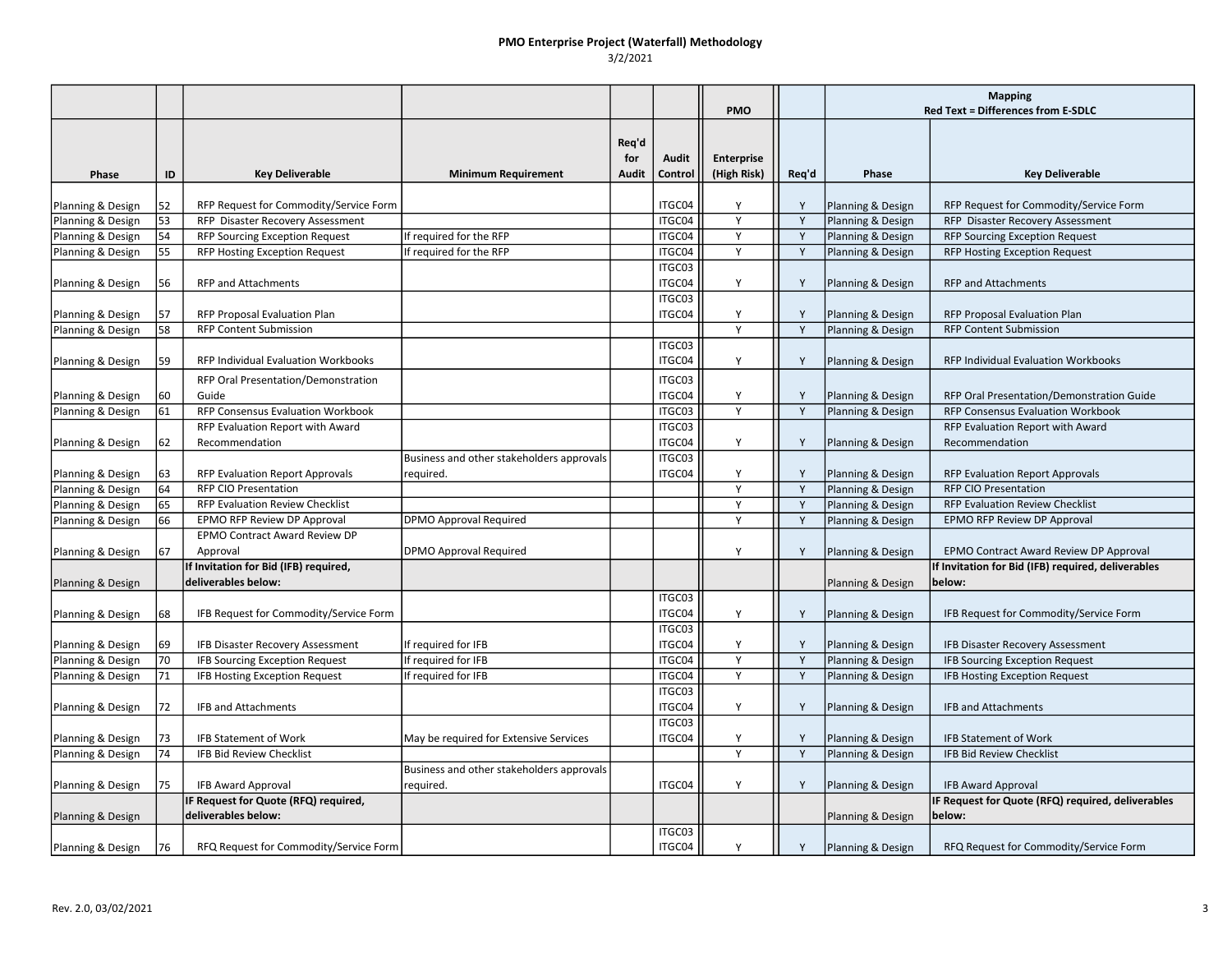### PMO Enterprise Project (Waterfall) Methodology 3/2/2021

|                            |    |                                                                              |                                           |                              |                  | <b>PMO</b>                |       | <b>Mapping</b><br><b>Red Text = Differences from E-SDLC</b> |                                                                              |
|----------------------------|----|------------------------------------------------------------------------------|-------------------------------------------|------------------------------|------------------|---------------------------|-------|-------------------------------------------------------------|------------------------------------------------------------------------------|
| Phase                      | ID | <b>Key Deliverable</b>                                                       | <b>Minimum Requirement</b>                | Req'd<br>for<br><b>Audit</b> | Audit<br>Control | Enterprise<br>(High Risk) | Req'd | Phase                                                       | <b>Key Deliverable</b>                                                       |
|                            |    |                                                                              |                                           |                              | ITGC03           |                           |       |                                                             |                                                                              |
| Planning & Design          | 77 | RFQ Disaster Recovery Assessment                                             | If required for RFQ                       |                              | ITGC04           | Υ                         |       | Planning & Design                                           | RFQ Disaster Recovery Assessment                                             |
| Planning & Design          | 78 | RFQ Sourcing Exception Request                                               | If required for RFQ                       |                              | ITGC04           | Y                         |       | Planning & Design                                           | RFQ Sourcing Exception Request                                               |
| Planning & Design          | 79 | RFQ Hosting Exception Request                                                | If required for RFQ                       |                              | ITGC04           | Y                         | Y     | Planning & Design                                           | RFQ Hosting Exception Request                                                |
| Planning & Design          | 80 | RFQ and Attachments                                                          |                                           |                              | ITGC03<br>ITGC04 | Y                         | Y     | Planning & Design                                           | RFQ and Attachments                                                          |
| Planning & Design          | 81 | <b>RFQ Market Research</b>                                                   |                                           |                              | ITGC03<br>ITGC04 | Y                         | Y     | Planning & Design                                           | <b>RFQ Market Research</b>                                                   |
| Planning & Design          | 82 | RFQ Estimate or Unofficial Quote                                             |                                           |                              | ITGC04           | Y                         | Y     | Planning & Design                                           | RFQ Estimate or Unofficial Quote                                             |
|                            |    |                                                                              |                                           |                              | ITGC03           |                           |       |                                                             |                                                                              |
| Planning & Design          | 83 | RFQ Statement of Work                                                        |                                           |                              | ITGC04           | Y                         | Y     | Planning & Design                                           | RFQ Statement of Work                                                        |
|                            |    |                                                                              |                                           |                              | ITGC03           |                           |       |                                                             |                                                                              |
| Planning & Design          | 84 | RFQ Quote Review Document                                                    |                                           |                              | ITGC04           | Y                         | Y     | Planning & Design                                           | RFQ Quote Review Document                                                    |
|                            |    |                                                                              | Business and other stakeholders approvals |                              |                  |                           |       |                                                             |                                                                              |
| Planning & Design          | 85 | RFQ Award Approval                                                           | required.                                 |                              | ITGC04           | Y                         | Y     | Planning & Design                                           | RFQ Award Approval                                                           |
| Planning & Design          |    | If Contract Modifications through<br>Amendment required, deliverables below: |                                           |                              |                  |                           |       | Planning & Design                                           | If Contract Modifications through Amendment<br>required, deliverables below: |
|                            |    | Amendment Request for                                                        |                                           |                              | ITGC03           |                           |       |                                                             |                                                                              |
| Planning & Design          | 86 | Commodity/Service Form                                                       |                                           |                              | ITGC04           | Υ                         | Y     | Planning & Design                                           | Amendment Request for Commodity/Service Form                                 |
|                            |    | Amendment Disaster Recovery                                                  | May be required if change in scope of     |                              | ITGC03           |                           |       |                                                             |                                                                              |
| Planning & Design          | 87 | Assessment                                                                   | work                                      |                              | ITGC04           | Y                         | Y     | Planning & Design                                           | Amendment Disaster Recovery Assessment                                       |
| Planning & Design          | 88 | Amendment Sourcing Exception Request                                         | If required for Amendment                 |                              | ITGC04           | Y                         | Y     | Planning & Design                                           | <b>Amendment Sourcing Exception Request</b>                                  |
| Planning & Design          | 89 | Amendment Hosting Exception Request                                          | If required for Amendment                 |                              | ITGC04           | Y                         | Y     | Planning & Design                                           | Amendment Hosting Exception Request                                          |
|                            |    |                                                                              |                                           |                              | ITGC03           |                           |       |                                                             |                                                                              |
| Planning & Design          | 90 | Amendment and Attachments                                                    |                                           |                              | ITGC04           | Y                         | Y     | Planning & Design                                           | Amendment and Attachments                                                    |
|                            |    |                                                                              |                                           |                              | ITGC03           |                           |       |                                                             |                                                                              |
| Planning & Design          | 91 | Amendment Market Research                                                    |                                           |                              | ITGC04           | Y                         | Y     | Planning & Design                                           | Amendment Market Research                                                    |
|                            |    |                                                                              |                                           |                              | ITGC03           |                           |       |                                                             |                                                                              |
| Planning & Design          | 92 | Amendment Estimate or Unofficial Quote                                       |                                           |                              | ITGC04           | Y                         | Y     | Planning & Design                                           | Amendment Estimate or Unofficial Quote                                       |
|                            |    |                                                                              | May be required for additional work       |                              | ITGC03           |                           |       |                                                             |                                                                              |
| Planning & Design          | 93 | Amendment Statement of Work                                                  | within scope of work in existing contract |                              | ITGC04           | Υ                         | Y     | Planning & Design                                           | Amendment Statement of Work                                                  |
|                            |    |                                                                              | Business and other stakeholders approvals |                              |                  |                           |       |                                                             |                                                                              |
| Planning & Design          | 94 | Amendment Approval                                                           | required.                                 |                              | ITGC04           | Y                         | Y     | Planning & Design                                           | <b>Amendment Approval</b>                                                    |
|                            |    | IF Request for Information (RFI),                                            |                                           |                              |                  |                           |       |                                                             |                                                                              |
| Planning & Design          |    | deliverables below:                                                          |                                           |                              |                  |                           |       | Planning & Design                                           | IF Request for Information (RFI), deliverables below:                        |
|                            |    |                                                                              |                                           |                              | ITGC03           |                           |       |                                                             |                                                                              |
| Planning & Design          | 95 | RFI                                                                          |                                           |                              | ITGC04           | Y                         | Y     | Execute & Build                                             | <b>RFI</b>                                                                   |
|                            |    |                                                                              |                                           |                              | ITGC01           |                           |       |                                                             |                                                                              |
| Execute & Build            | 31 | Application Architecture Design (AAD)                                        | DIT-T Architecture Approval Required      | Y                            | ITGC02           | Y                         | Y     | Execute & Build                                             | Application Architecture Design (AAD)                                        |
|                            |    | Code Structural Quality Analysis (CAST)                                      |                                           |                              |                  |                           |       |                                                             |                                                                              |
| <b>Execute &amp; Build</b> | 96 | Report                                                                       | If required                               |                              |                  | Y                         | Y     | Execute & Build                                             | Code Structural Quality Analysis (CAST) Report                               |